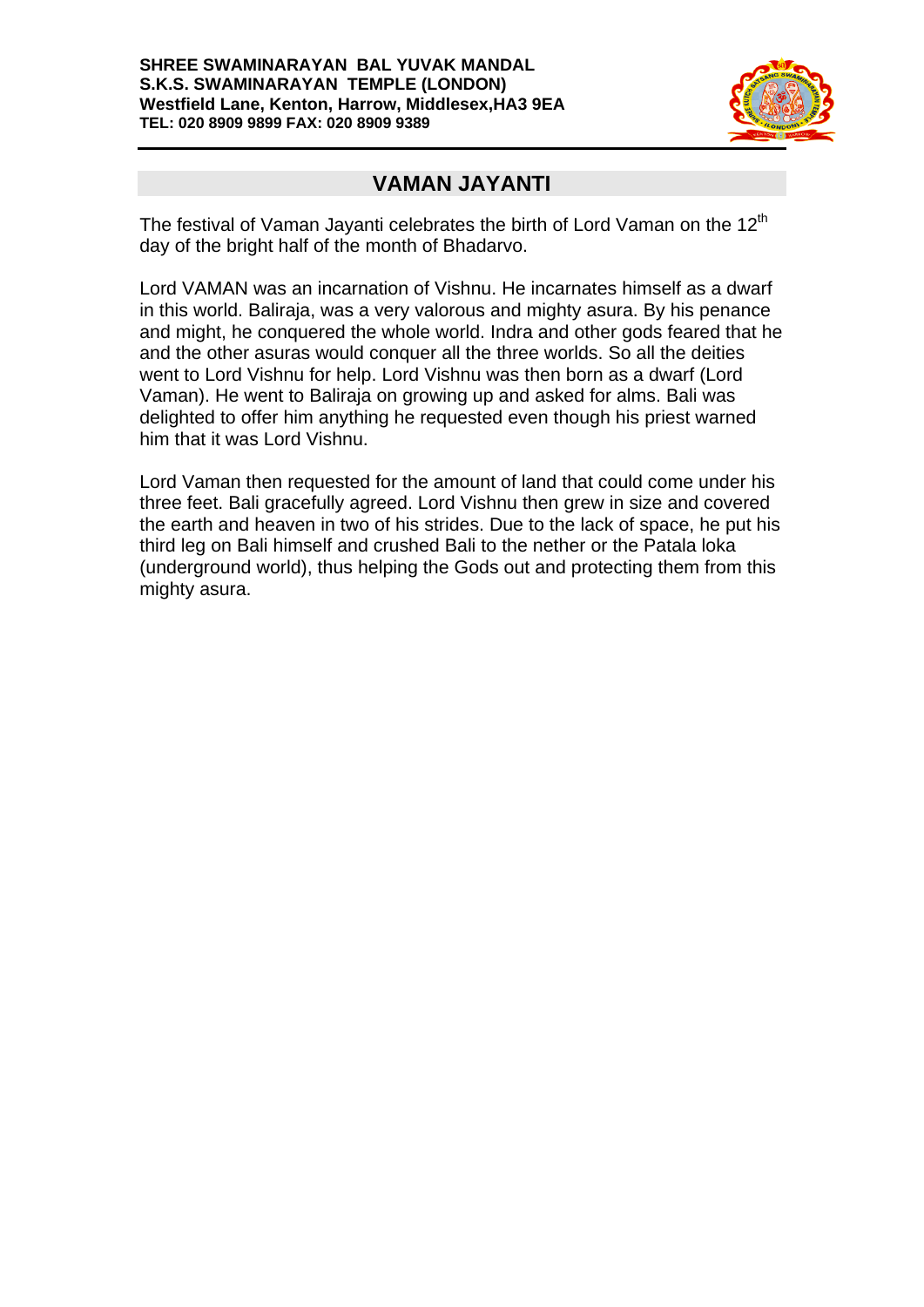

# **The six Temples that Maharaj built**

A man however great or intelligent cannot meditate calmly in the home. The simple reason is there are many material objects and thoughts in the home that will distract one's devotion. It is said the doing one mala in the temple is equal to doing 100 at home. This just illustrates how important temples are in our sampraday. Lord Swaminarayan built six temples in which he himself performed the murti pratishta.

# **Ahmedabad**

- This was the first temple to be constructed. An English collector donated the land during the British Raj. A deed document was transcribed on to copper plate, which stated that the land was remain under the ownership of the Swaminarayan Samprayday forever.
- **Shikhars:** 3 pinnacles **Murti Pratistha Date:** Falgun sud 3, VS 1878 (24 February 1822 AD). **Main Deity:** Shree Nar-Narayan Dev **Constructed by :** Anandanand Swami

## **Bhuj – Kutch**

- The devotes living in Bhuj including Gangaram Mull, Sundarii Suthar & Hirji Suthar requested the Lord to construct a temple at Bhuj.
- **Shikhars**: 3 pinnacles **Murti Pratistha Date**: Vaishakh sud 5, VS 1879 (15 May 1823 AD). **Main Deity**: Shree Nar-Narayan Dev **Construction by**: Vaishnavanand Swami

### **Vadtal**

- The devotees of Vadtal including Joban Pagi, Kuberbhai Patel & Ranchodbhai Patel requested the Lord to build a big temple at Vadtal. Lord Swaminarayan himself helped in the construction by carrying stones to the site.
- **Shikhars:** 9 pinnacles **Murti Pratistha Date:** Kartik sud 12, VS 1881 (3 November 1824 AD). **Main Deity:** Shree Laxmi-Narayan Dev **Responsible for Construction:** Brahmanand Swami & Aksharanand Swami